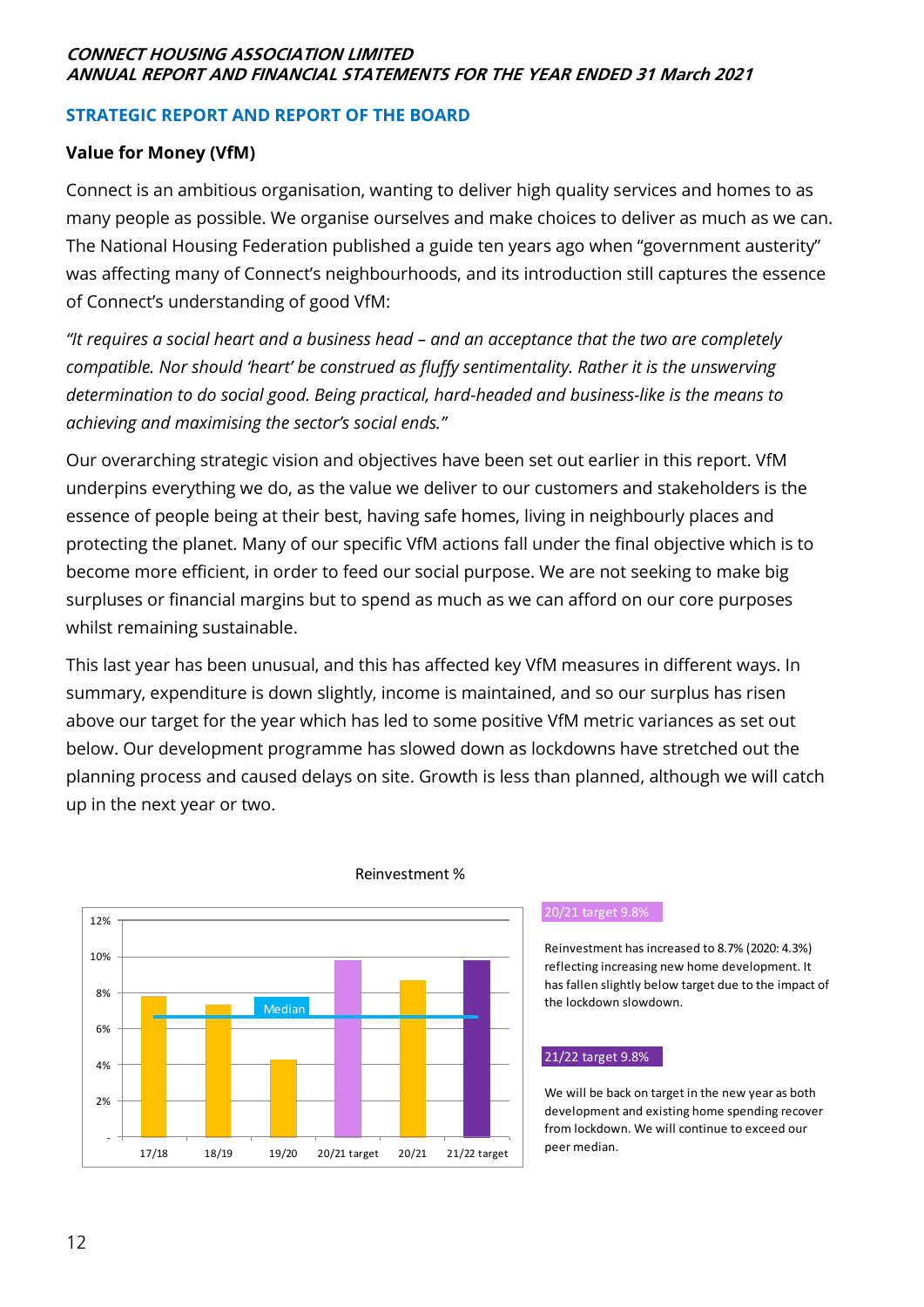# **CONNECT HOUSING ASSOCIATION LIMITED ANNUAL REPORT AND FINANCIAL STATEMENTS FOR THE YEAR ENDED 31 March 2021**

New social housing delivered

# **STRATEGIC REPORT AND REPORT OF THE BOARD**



# 20/21 target 2.4%

Lockdown delays have slowed new home completions, which has led to poorer reported performance. It is likely that the 2021 peer group median will follow a similar track, and that we will again by around the median level.

## 21/22 target 2.1%

As activity picks up after lockdown we will return to an anticipated performance level in line with our development strategy and close to the peer median.

Note - no new non-social housing has been planned or delivered, in common with our peer group.



### Gearing %

#### 20/21 target 39%

Lockdown delays have led to delays in completing new homes which has led to less borrowing than we had planned to fund those new homes.

### 21/22 target 41%

As activity picks up after lockdown we are planning to borrow more to fund development at levels slightly higher than our peers.



## Interest Cover % (EBITDA MRI)

#### 20/21 target 223%

Lockdown delays have increased our surplus and reduced our borrowing at lower interest rates, all of which drive a higher EBITDA MRI interest cover calculation. This is a risk measure, and we have plenty of headroom over minimum levels of 110%

## 21/22 target 255%

As activity picks up after lockdown we are planning to borrow more to fund development and our surplus, and hence interest cover will fall slightly. This still provides plenty of headroom.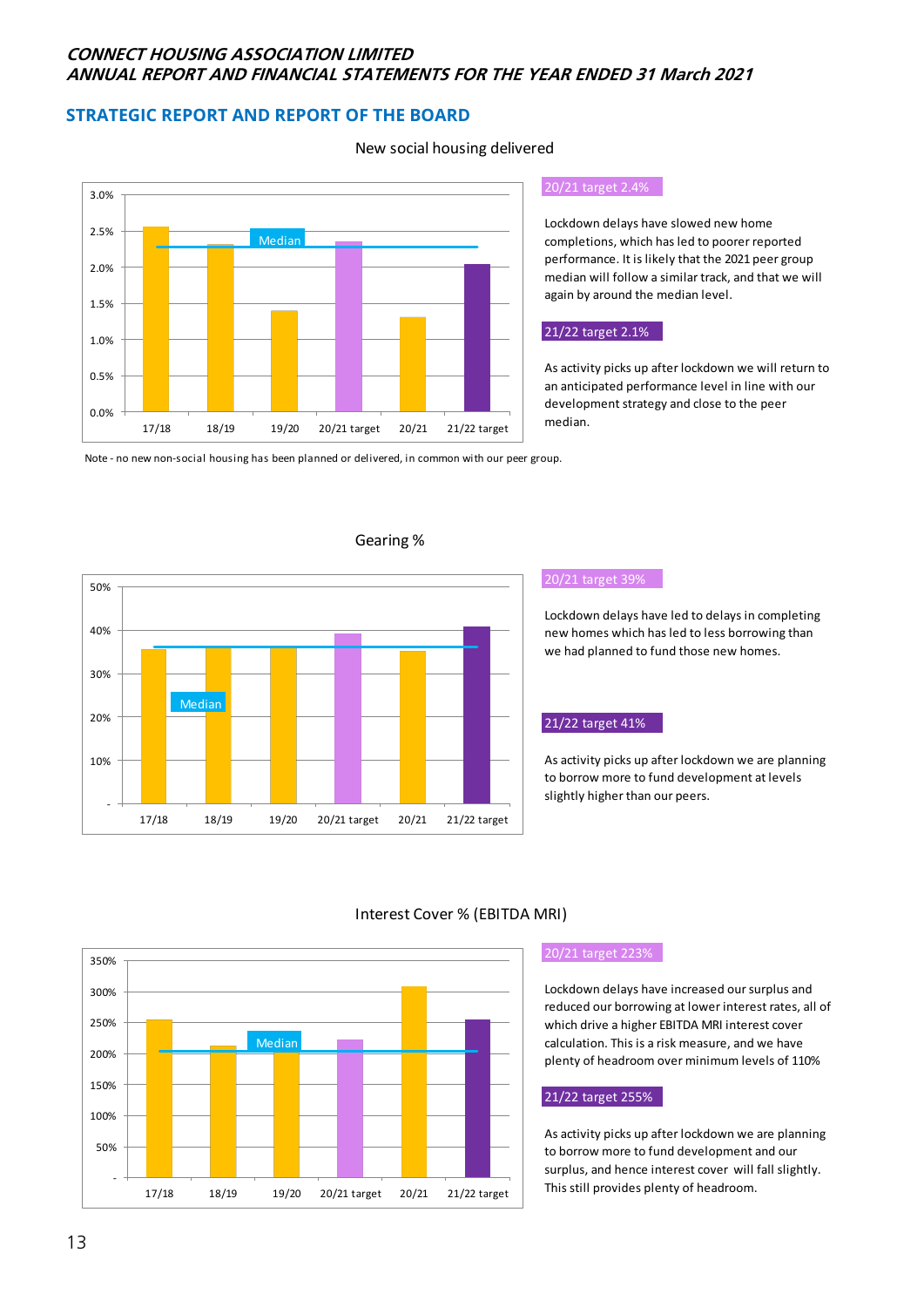# **CONNECT HOUSING ASSOCIATION LIMITED ANNUAL REPORT AND FINANCIAL STATEMENTS FOR THE YEAR ENDED 31 March 2021**

# **STRATEGIC REPORT AND REPORT OF THE BOARD**



### 20/21 target £4,010

Lockdown has led to reduced repairs expenditure which has redeuced this measure. Other income and expenditure has been in line with target. It is likely the median will also have fallen.

#### 21/22 target £4,137

As activity picks up after lockdown we will revert to more normal levels of expenditure. We are slightly above our peers as a result of more non-lettings activity (homelessness support services), which has been agreed by the Board as a key service.

# Operating margin (social lettings)



#### 20/21 target 16%

Lockdown has led to reduced repairs expenditure. Other income and expenditure has been in line with target and so margins have improved. It is possible that the peer median has also risen.

#### 21/22 target 21%

As activity picks up after lockdown we will revert to more normal levels of expenditure. We currently have lower margins than our peers, but our technology investment and growth produce an improving position over time, and so anticipate reducing this gap.



## Operating margin (overall)

### 20/21 target 22%

Margins have been positively affected by Covid as above. We underperform our peers because of higher levels of non-lettings activity (eg homelessness contracts) although shared ownership sales improve our score.

#### 21/22 target 22%

As activity picks up after lockdown we will revert to more normal levels of expenditure, and a margin in line with our previous trend.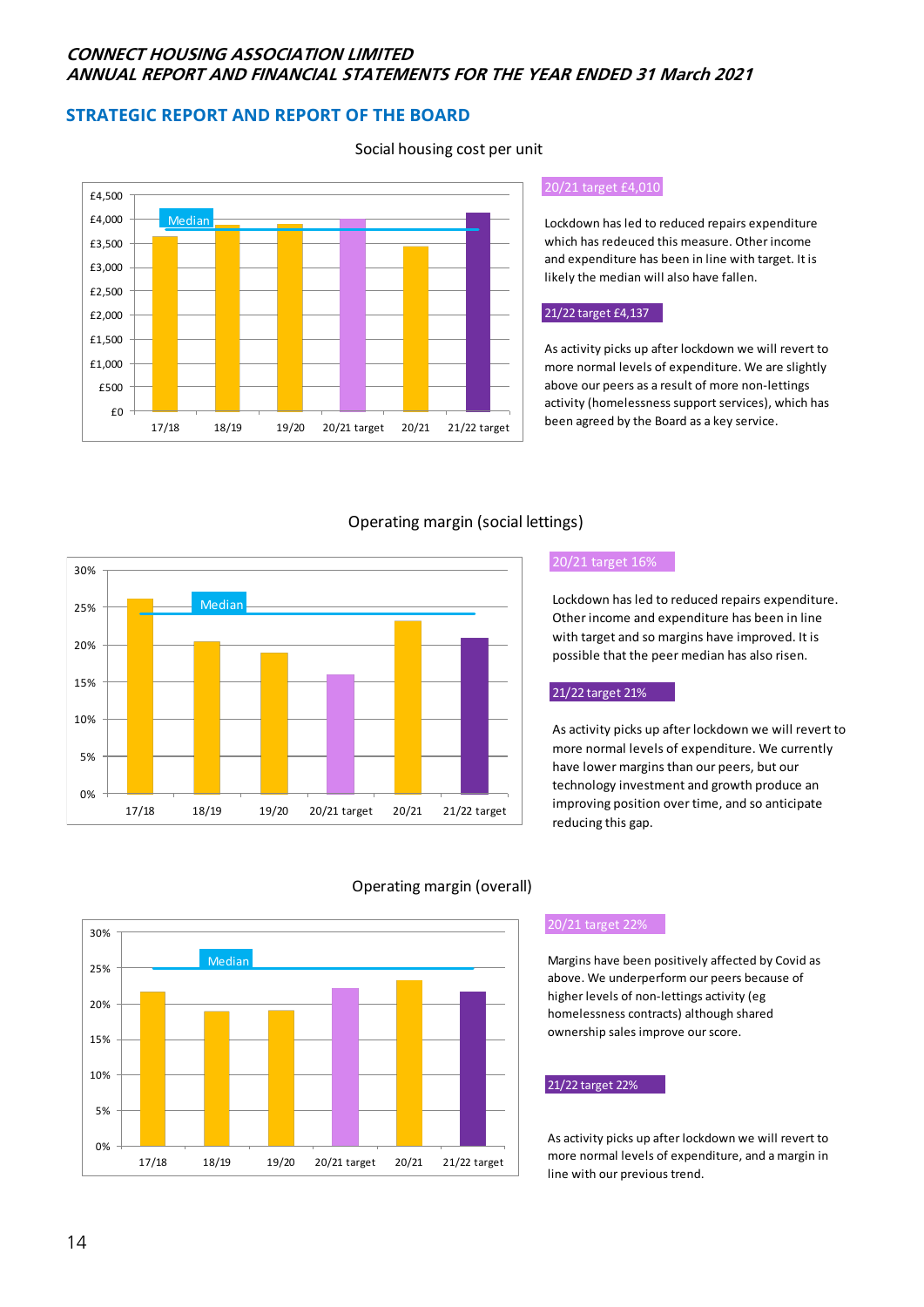# **CONNECT HOUSING ASSOCIATION LIMITED ANNUAL REPORT AND FINANCIAL STATEMENTS FOR THE YEAR ENDED 31 March 2021**

# **STRATEGIC REPORT AND REPORT OF THE BOARD**



#### 20/21 target 3.2%

The surplus has been positively affected by Covid as above and so we have exceeded our target. We are performing slightly better than our peers partly because we have some business streams (eg shared ownership sales) which generate a surplus without requiring any capital.

### 21/22 target 3.5%

We have higher levels of shared ownership surpluses than usual in 21/22 which drives a better ROCE.



#### **Customer Satisfaction**

#### 20/21 target 90%

During lockdown the collection of satisfaction figures was suspended and only restarted in November 20 based on a transactional rather than perception basis which usually generates higher figures and so should be seen with caution. We have started focusing on a Net Promoter Score for the future.

#### 21/22 target 90%

Performance is still affected by Covid but technology changes are designed to improve customer experience and hence satisfaction during the year.



### **Current Tenant Arrears**

## 20/21 target 3.1%

A higher target was set to allow for the impact of Universal Credit migration. This change has happened, but performance has been better than planned. It is particularly pleasing that this is against the Covid backdrop where many of our tenants have been under financial pressure. Peers for this measure are large landlords in the Region.

#### 21/22 target 3.0%

This remains an ambitious target as further Universal Credit migration is happening alongside a withdrawal of the Covid benefit uplift and furlough schemes.